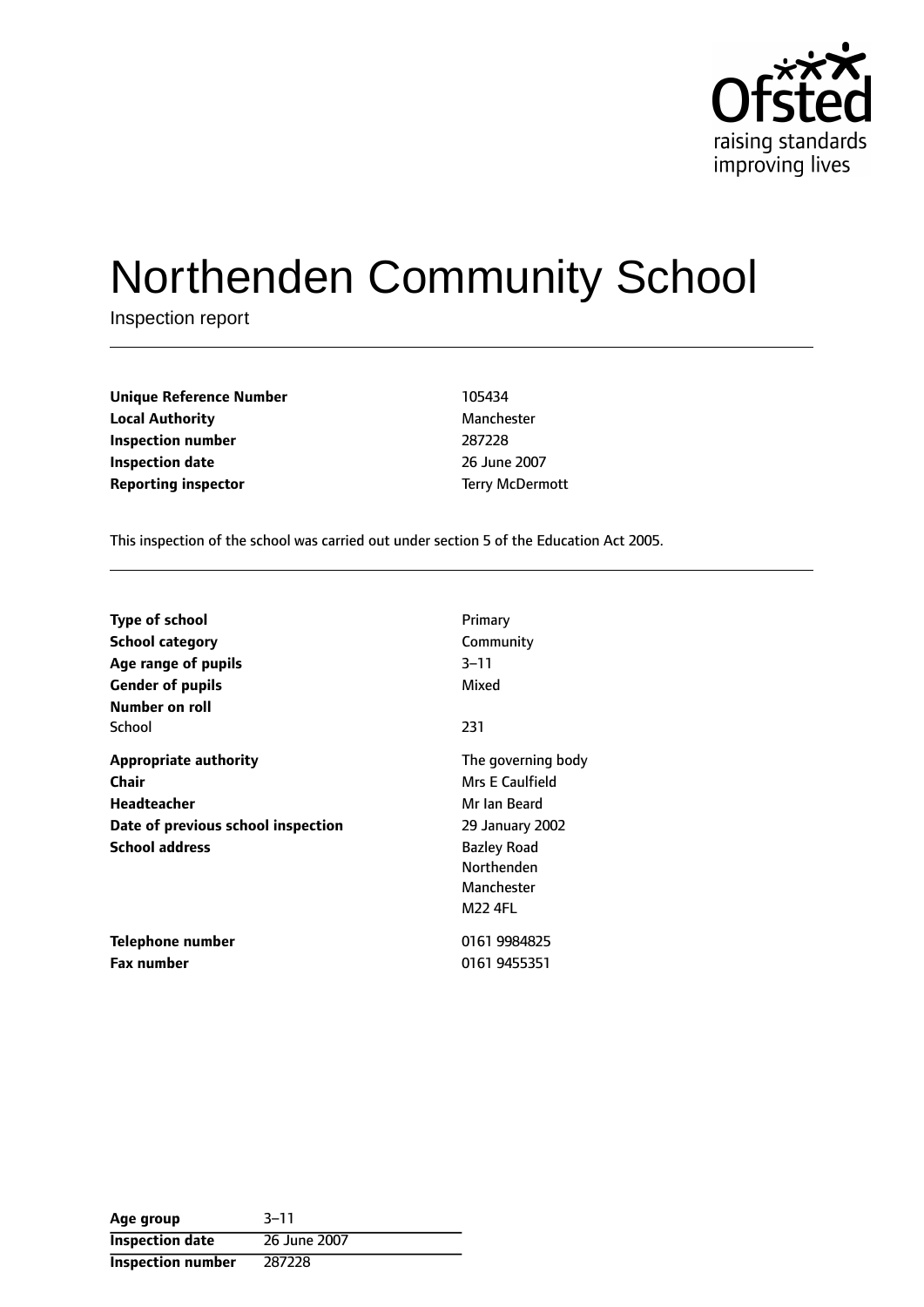.

© Crown copyright 2007

#### Website: www.ofsted.gov.uk

This document may be reproduced in whole or in part for non-commercial educational purposes, provided that the information quoted is reproduced without adaptation and the source and date of publication are stated.

Further copies of this report are obtainable from the school. Under the Education Act 2005, the school must provide a copy of this report free of charge to certain categories of people. A charge not exceeding the full cost of reproduction may be made for any other copies supplied.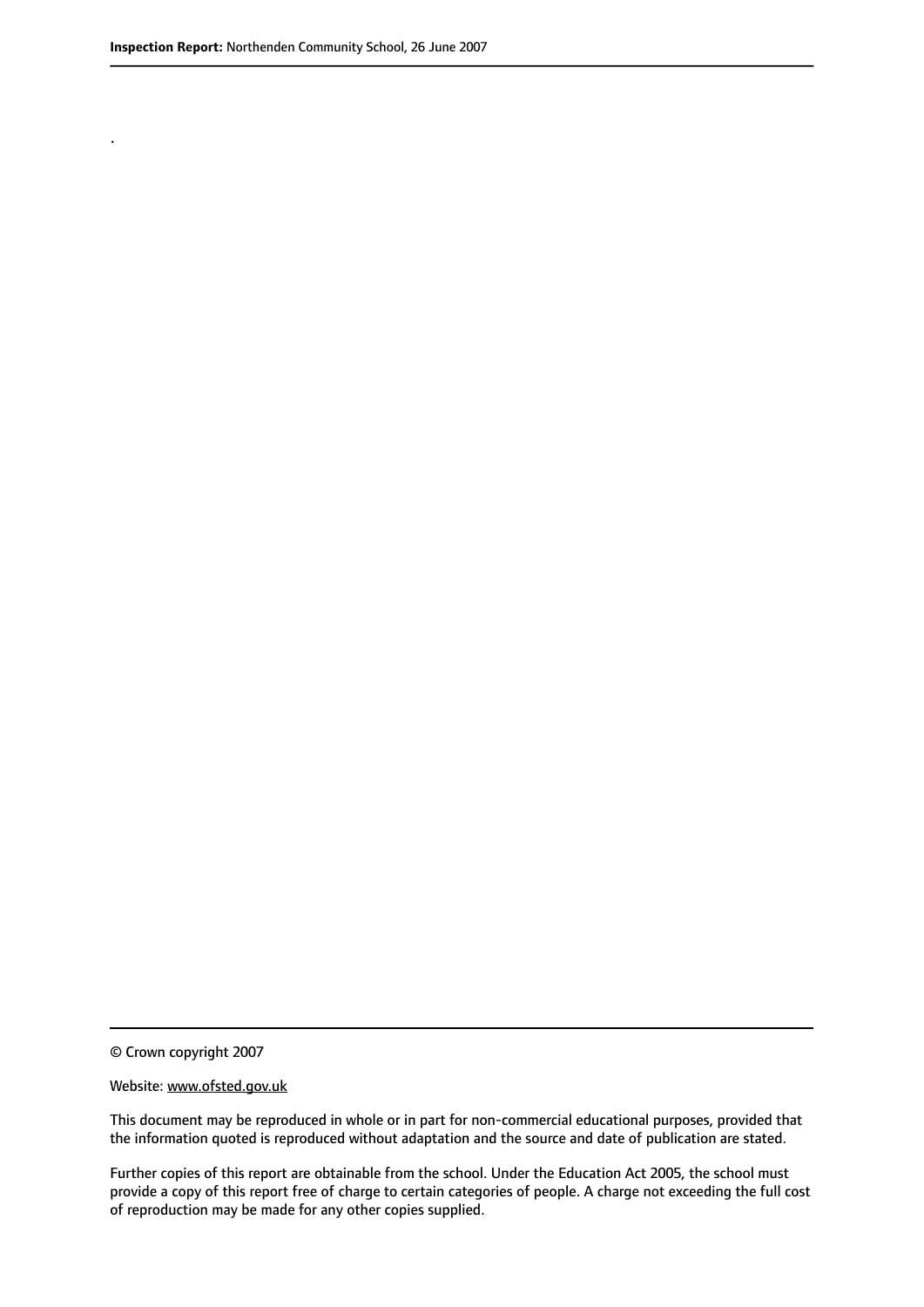## **Introduction**

The inspection was carried out by one Additional Inspector in one day.

#### **Description of the school**

This average size school serves the district of Northenden to the south of the city centre. The proportion of pupils eligible for free school meals is average. The proportion of pupils from minority ethnic groups is also average and the very large majority are fluent English speakers. The number of pupils with learning difficulties and/or disabilities is average, but the proportion with statements of special educational need is well below average. The school holds the Sportsmark Award. A new headteacher has been in post since September 2006.

#### **Key for inspection grades**

| Grade 1 | Outstanding  |
|---------|--------------|
| Grade 2 | Good         |
| Grade 3 | Satisfactory |
| Grade 4 | Inadequate   |
|         |              |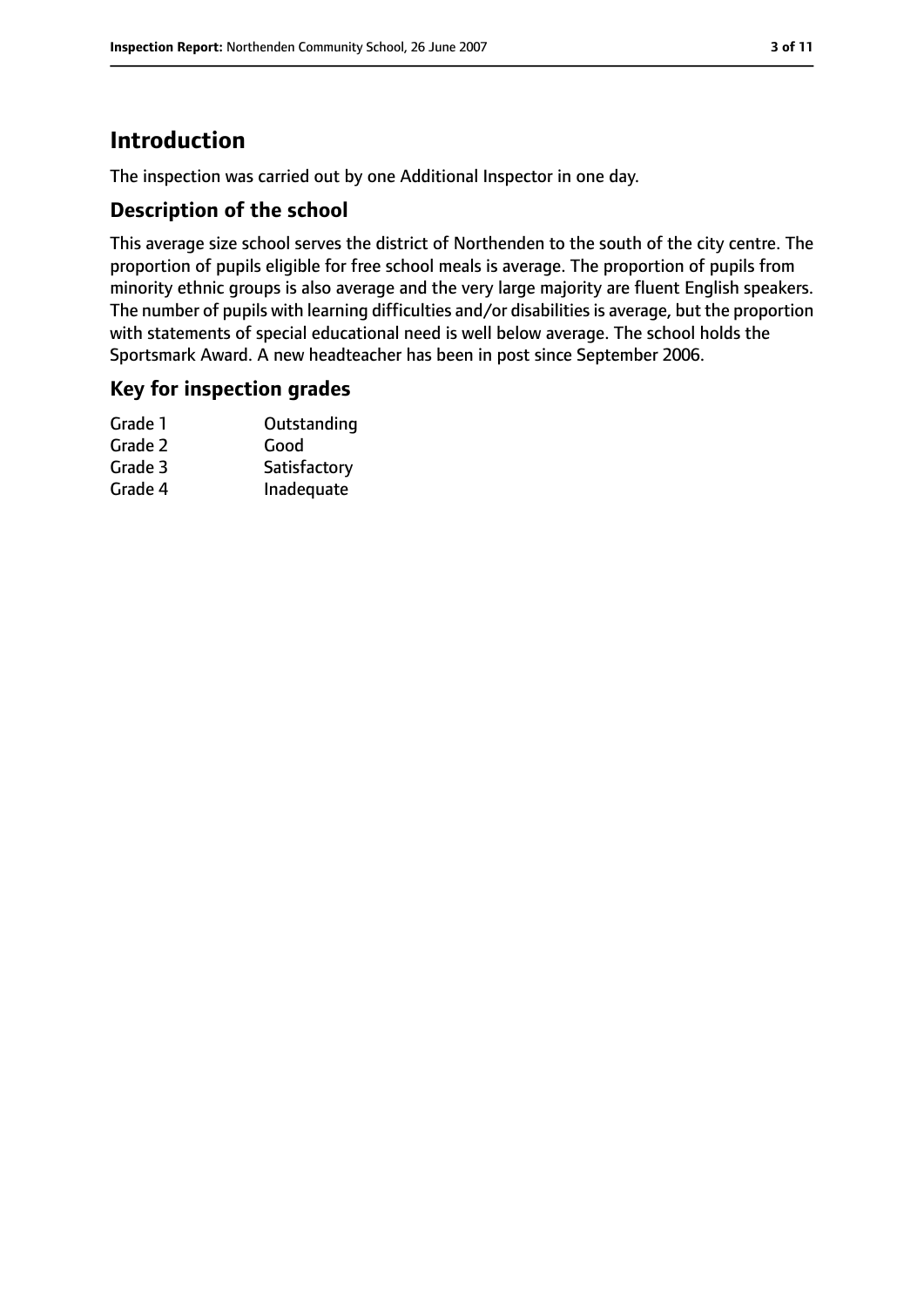# **Overall effectiveness of the school**

#### **Grade: 1**

This is an outstanding school because pupils make excellent progress in the time they spend here. Its inclusive ethos is maintained by staff who make every effort to ensure that each individual is valued and nurtured within a very purposeful and busy environment. The school modestly evaluates itself as good, because it knows there is always scope to do better. It gives excellent value for money.

The headteacher provides dynamic leadership and has the highest aspirations for the school and the pupils. He has released the energies of the staff team, who are collectively committed to raising attainment, and who strive for continuous improvement in all that they do. A key underpinning strength of the school is its excellent system for assessing what pupils know and can do. The information generated is used to plan in detail what pupils are going to learn next and how they are going to learn it.

Standards at the end of Year 6 have been well above average for several years. In 2006, standards were exceptionally high in English and mathematics, and well above average in science. From a broadly average starting point, this represents outstanding progress. Standards at the end of Year 2 in 2006 were below average, and reflected normal variations between cohorts. Pupils benefit from an outstanding range of provision, which includes consistently high quality teaching, very close attention to their care, guidance and support, and a rapidly improving curriculum which meets their needs and interests well. No group of pupils underachieves, though many, particularly boys, still do not have writing skills to match their skills in other areas.

Pupils' personal development and well-being are outstanding, because provision for pupils' spiritual, moral, social and cultural development is of the highest order. Pupils enjoy being in school, are polite, behave extremely well and have very mature and positive attitudes to learning. They are happy, healthy and safe, and are always prepared to take on responsibilities. The quality of care, guidance and support given to pupils is second to none. There are excellent arrangements for guiding pupils on their academic performance and the school's procedures for safequarding pupils are robust and meet current requirements. Very good links with partners ensure that all groups of pupils, including those with learning difficulties and/or disabilities, and those special aptitudes, make progress at a similar rate to their peers.

Teaching is highly effective because lessons have a clear sense of purpose and teachers use a variety of methods to encourage pupils to work productively. This results in consistently good learning which gives excellent achievement year on year. Good quality provision in the Foundation Stage means that young children settle into the school quickly and make good progress. However, the outdoor space in the Foundation Stage is drab and bare, and does not give much inspiration to younger pupils. Because pupils' attitudes to learning are excellent throughout the school, they quickly engage in activities and show a real commitment to their work. The good and improving curriculum is enriched with Spanish lessons throughout the school and by many trips, visits and visitors who bring teaching to life and enjoyment to learning.

Leadership and management are outstanding. The leadership group are well supported by dedicated and knowledgeable middle managers. The headteacher has an extremely clear view of the school's strengths and wastes no time in identifying and taking action where improvements are required. For example, initiatives to raise pupils' achievement in writing are already showing an impact.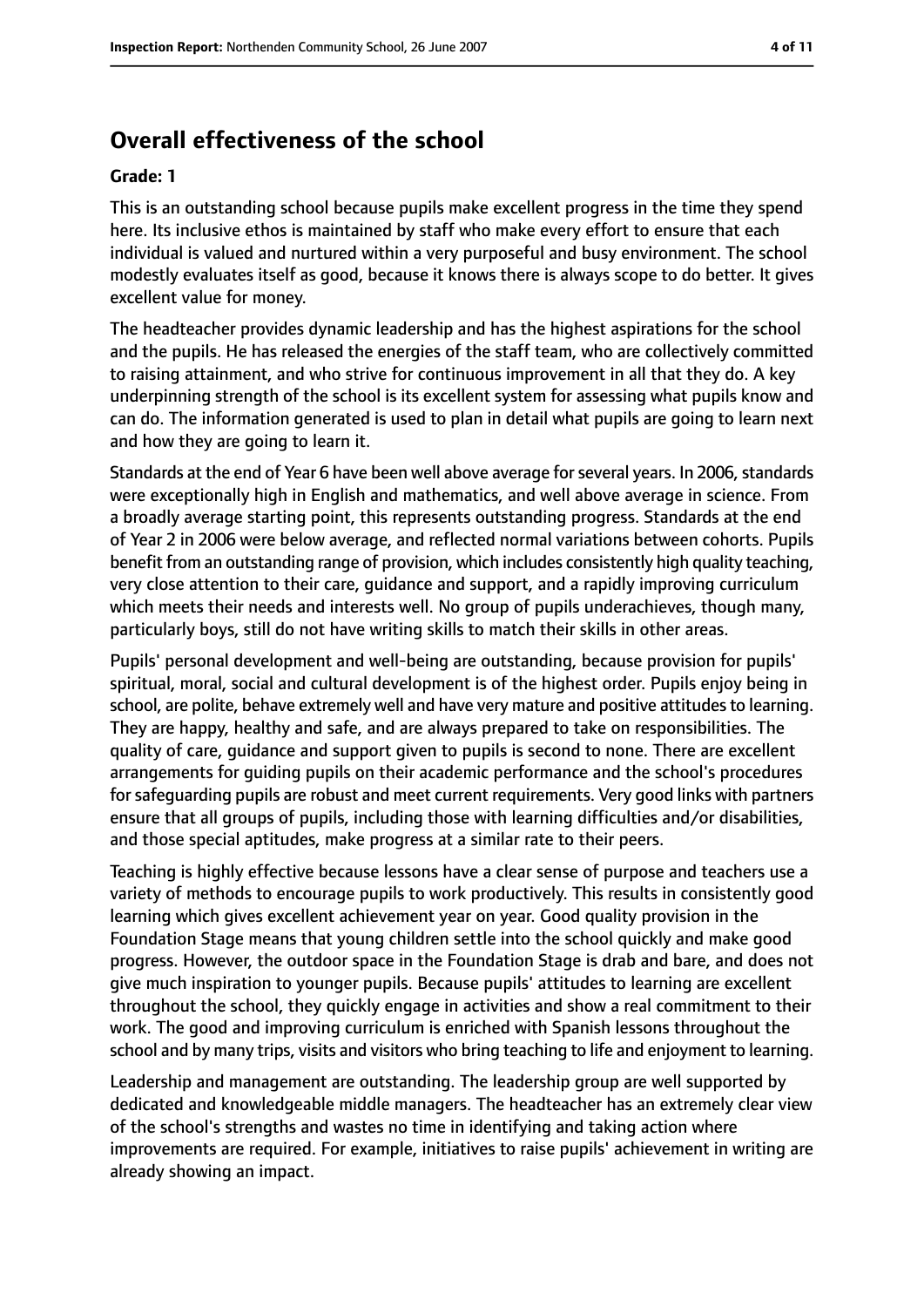Honest evaluation, rapid response and a relentless quest and aspiration for best practice in all areas of the school's work, clearly point to a powerful capacity for improvement.

#### **What the school should do to improve further**

- Improve standards in writing throughout the school.
- Ensure that provision for outdoor education in the Foundation Stage enables all pupils to access the full range of learning experiences.

## **Achievement and standards**

#### **Grade: 1**

Pupils' achievement is outstanding. By the end of Year 6 they attain excellent standards in their work. Children start school with skills that are broadly similar to those expected for four-year-olds. They make good progress in all areas of the Foundation Stage curriculum and are well prepared for entry into Year 1.

Pupils consolidate their learning in Years 1 and 2 and reach standards that are average in reading and mathematics, but below average in writing. However, their personal development moves on apace, and they become very tolerant and understanding young people who can share ideas and work confidently when not directly supervised.

In Years 3 to 6, pupils achieve extremely well. This makes assessment and tracking of pupils all the more important to ensure that work gives them suitable challenge and they achieve as well as they can. The school's systems for ensuring this are exemplary. As a result, the proportion attaining the higher Level 5 in national tests in 2006 was significantly above average.

The school sets itself targets which are always well in excess of national averages and then usually exceeds them by a significant margin. The school's data convincingly show that very high standards are likely to be maintained.

## **Personal development and well-being**

#### **Grade: 1**

This is a very inclusive school which works successfully to build in pupils strong values of honesty, trustworthiness and a willingness to appreciate the feelings of others. Pupils' spiritual, moral and social development is outstanding in consequence. Their cultural development is good, but has not yet felt the full benefit of emerging as a growing focus throughout the school.

Pupils say they enjoy coming to school because it is a, 'happy place where we can learn lots of stuff'. This is confirmed by their above average attendance, their excellent behaviour, and their enthusiastic involvement in voluntary activities, including fundraising for the British Heart Foundation.

The school is calm and well ordered. Pupils move purposefully between lessons and have very good attitudes to learning. They say they feel safe and secure in school. They mix well in groups of different ages. Because relationships between pupils are so good, there is little bullying.

Pupils take on responsibilities willingly; for example, through telling other year groups what they have learned about road safety and they contribute very well to the community especially through performance activities. Participation rates are high in the growing number of activities that the school offers. The school's focus on being healthy is demonstrated by even the youngest pupils, who are able to explain clearly the effects of diet and exercise on the body.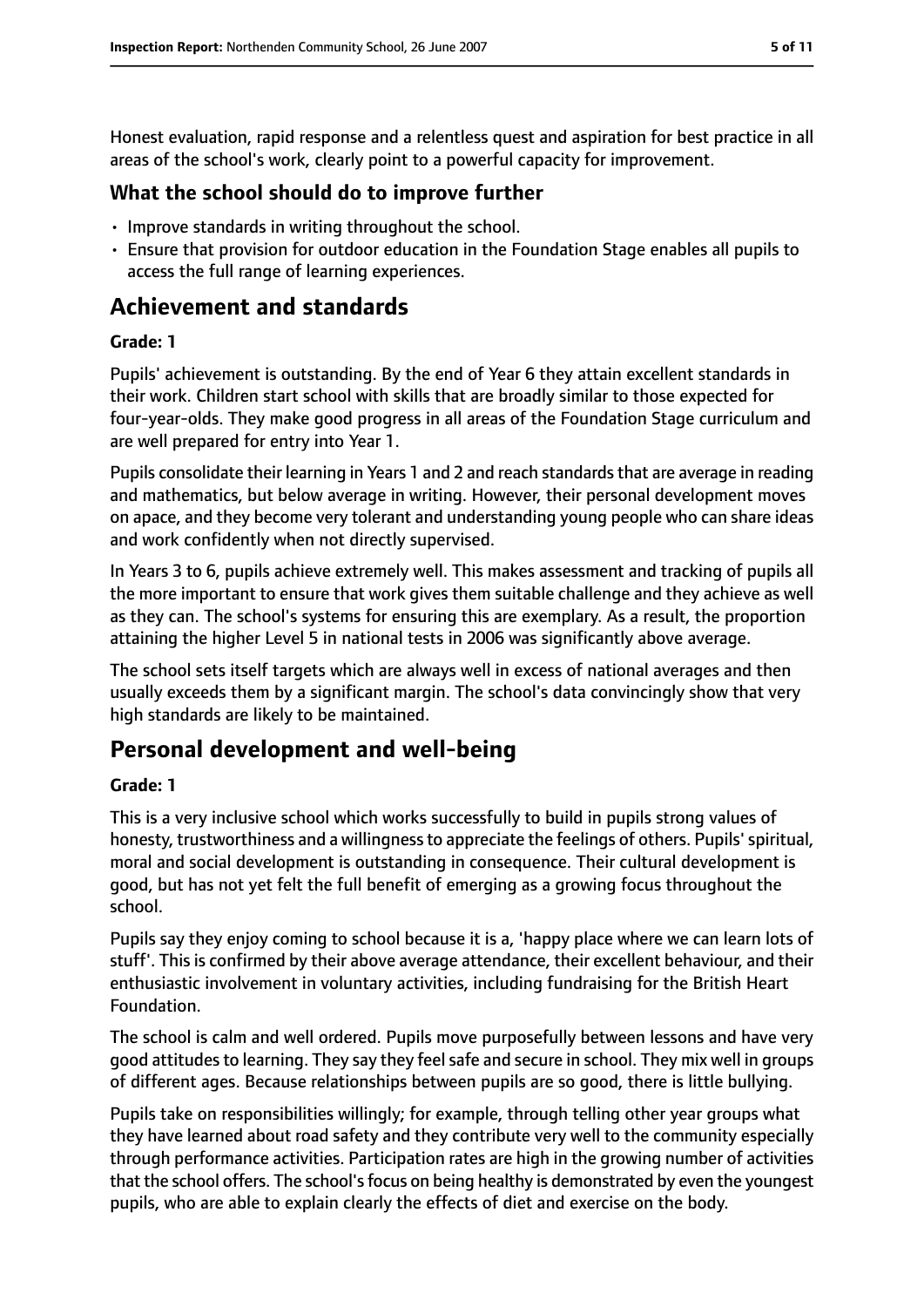With the excellent basic skills they gain by the end of Year 6, pupils are very well prepared for the next stage of their education.

# **Quality of provision**

## **Teaching and learning**

#### **Grade: 1**

The quality of teaching and learning is outstanding. Teachers quickly pick up what pupils may not have understood and plan subsequent work to move pupils forward. Lessons move on at pace and the variety of activities maintains pupils interest. In every classroom visited during the inspection, pupils were busy and absorbed in work well matched to their needs. The arrival of visitors often went unnoticed for several minutes. Pupils are able to work independently either individually or in small groups. They think for themselves and make rapid gains in understanding because they know that teachers will always ask them to explain 'why'. This breeds self-confidence and provokes a virtuous spiral of achievement. Pupils know the levels at which they are working and what their target levels are. Many older pupils, in their writing, set themselves short term targets for improvement. These are closely based on the helpful comments teachers make in their books giving indications of what they need to do to improve, acknowledged by parents who referred to 'fantastic teachers'.

## **Curriculum and other activities**

#### **Grade: 2**

The curriculum meets the needs of pupils well. Recent improvements to planning in writing are beginning to be reflected in better standards, particularly for boys. More remains to be done in this area, however, to ensure that pupils have a wider range of opportunities to plan their writing and to use their skills to write in different styles and for different purposes across the curriculum. The school has worked hard to plan a more creative and exciting curriculum that encourages pupils to think for themselves and stimulates their curiosity. Personal development is well supported through a good personal, social and health education programme. The school provides a good and increasing range of extra-curricular and enrichment activities particularly in the creative and artistic areas.

#### **Care, guidance and support**

#### **Grade: 1**

The school takes exceptionally good care to protect pupils, and caters well for their diverse needs. This includes extremely good support for pupils who are more vulnerable as well as pupils who are particularly able or talented. Pupils with learning difficulties and/or disabilities make the same progress as others because of the high quality of support given by the school. Parents are 'pleased with the school and its culture, and the support it provides'. Information from the first-rate tracking of pupils' progress is used regularly to help set individual targets for them in English, mathematics and science, and increasingly in other subjects as well.

## **Leadership and management**

#### **Grade: 1**

The quality of the school's outstanding leadership and management can be seen in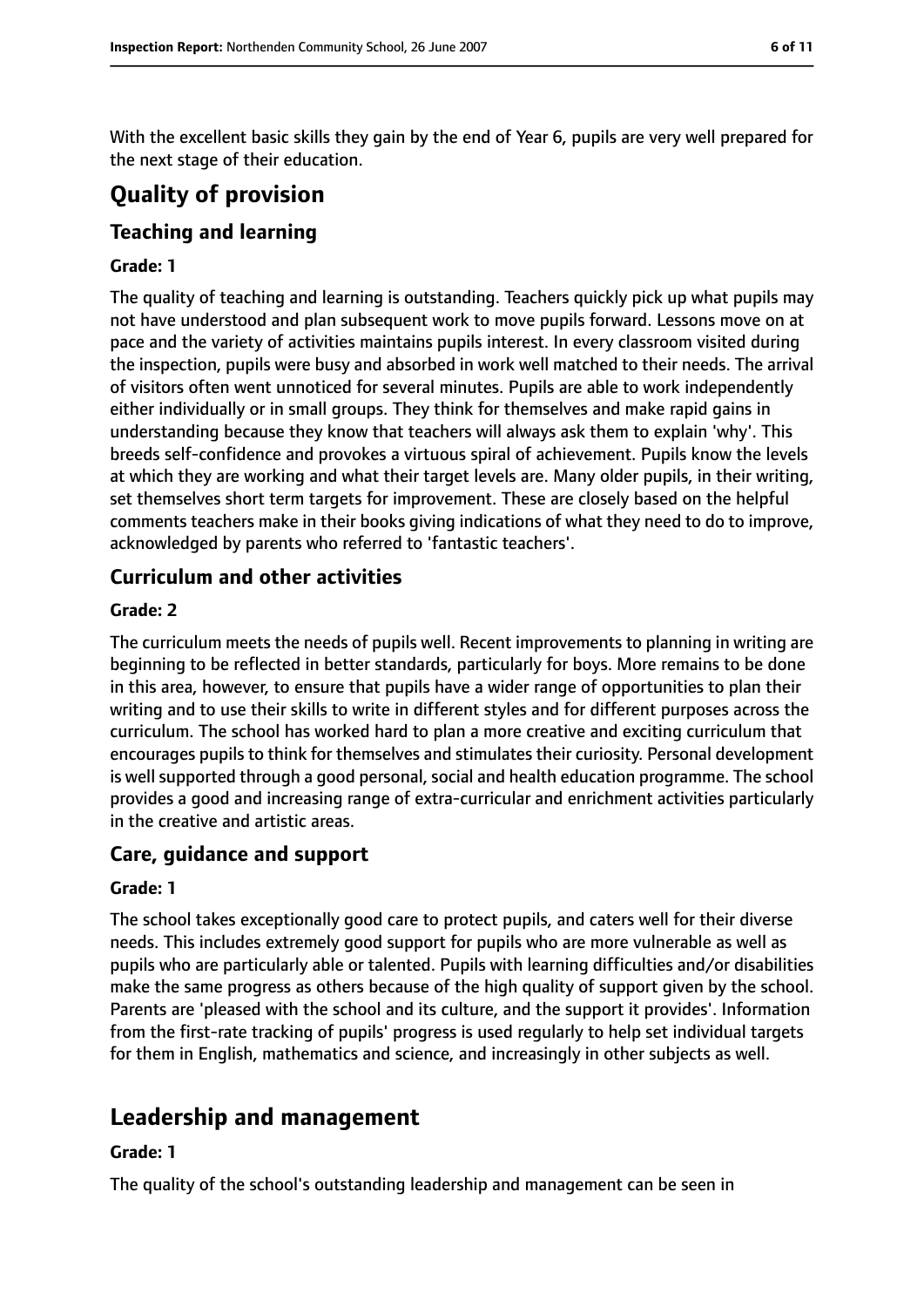its lack of complacency and genuine enthusiasm for further improvement. All those involved in the leadership and management of the school have a very good understanding of the school's strengths and weaknesses because the school has extremely robust procedures for evaluating and improving its work. Exemplary work with external partners ensures that the school maintains its very high expectations and outcomes. Middle managers, such as coordinators are now confidently evaluating and seeking to improve the school's work in their own specific subjects or areas. Governance is good and the hard working, but low on numbers governing body is now challenging the school to perform even better.

The issue of lower standards of writing existed at the time of the last inspection. Recent initiatives to address this issue are well founded, but their full effect has yet to be demonstrated. However, many improvements have been made in other areas of the school's work and have successfully driven up standards.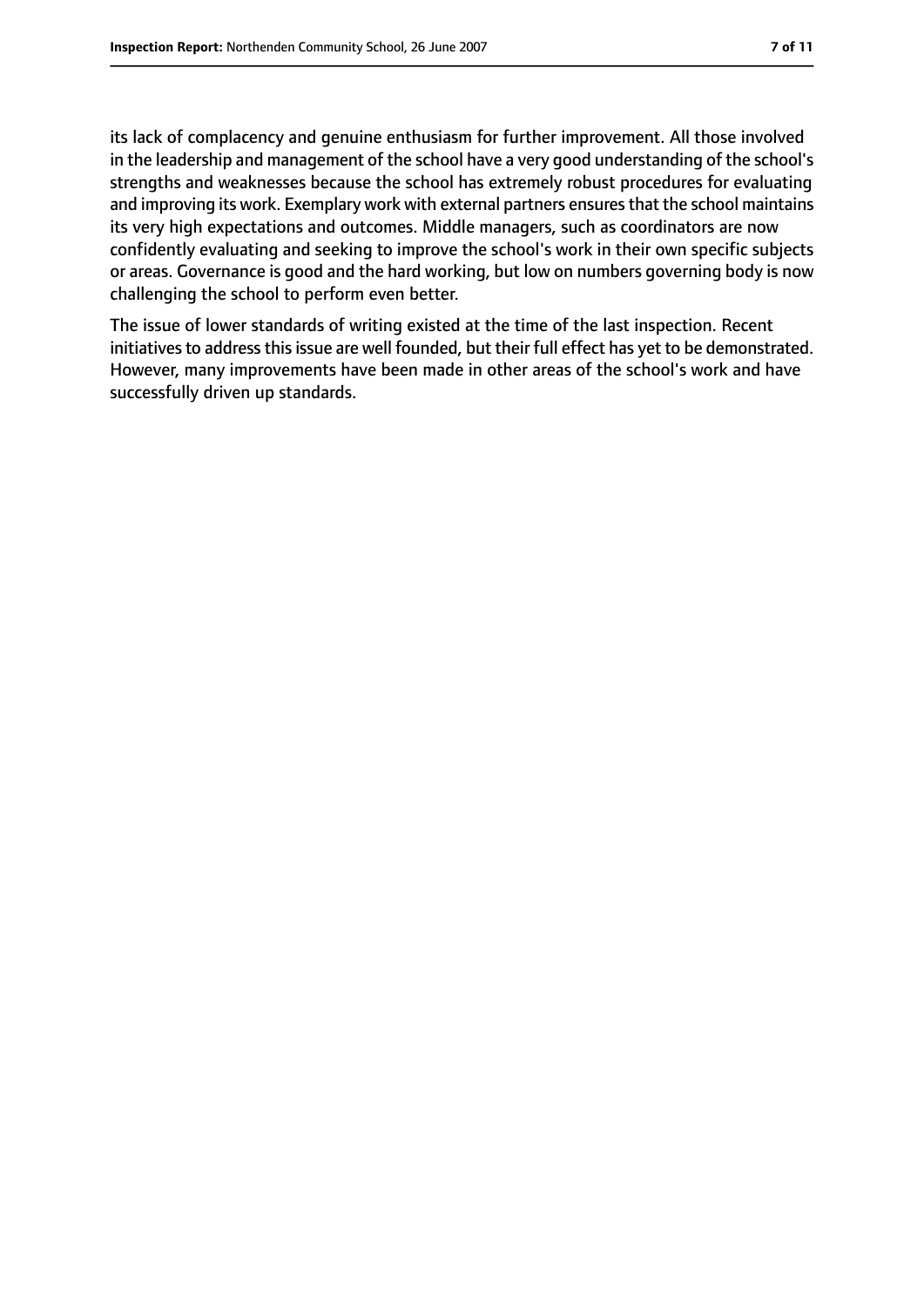**Any complaints about the inspection or the report should be made following the procedures set out in the guidance 'Complaints about school inspection', which is available from Ofsted's website: www.ofsted.gov.uk.**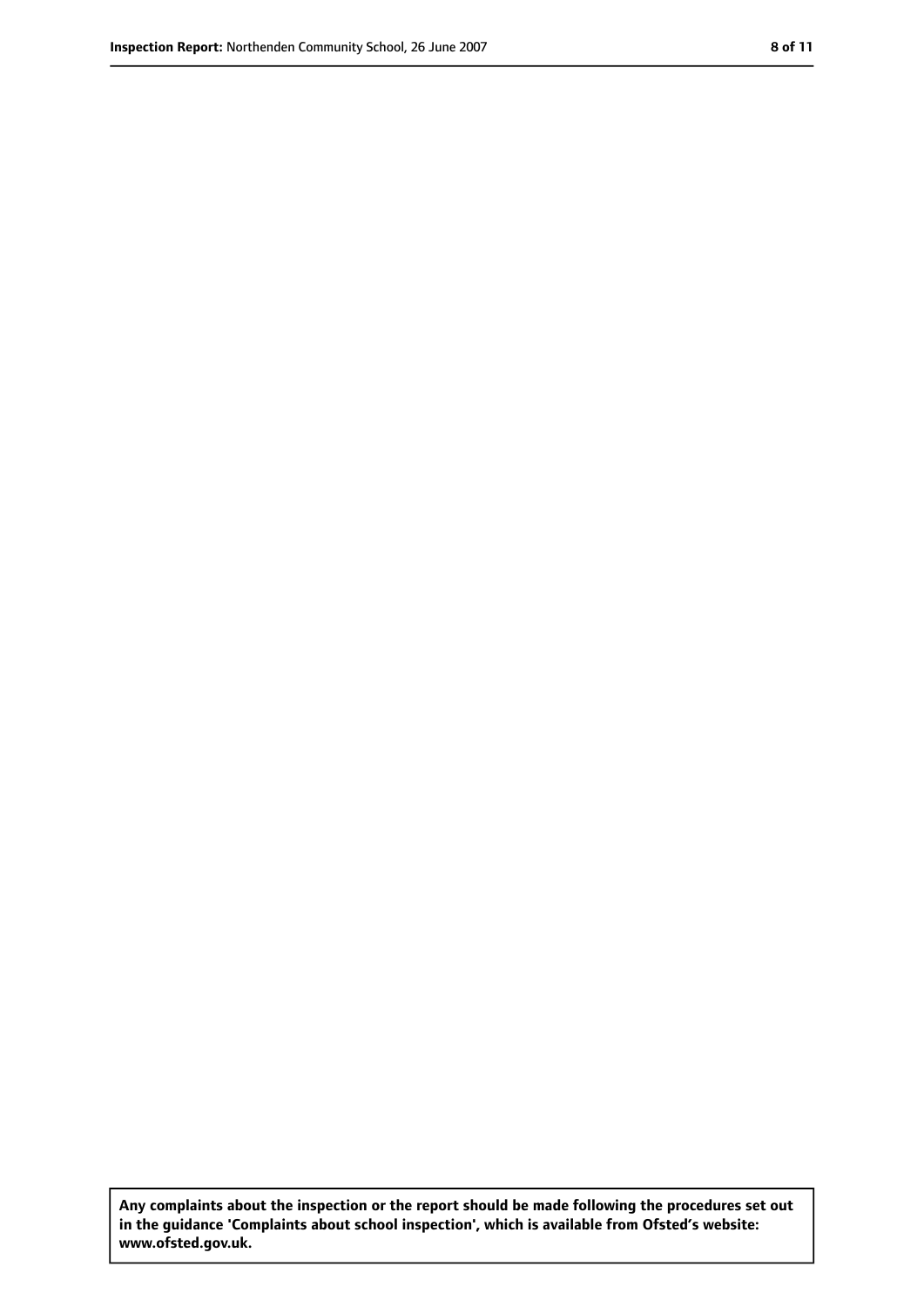#### **Annex A**

# **Inspection judgements**

| Key to judgements: grade 1 is outstanding, grade 2 good, grade 3 satisfactory, and grade 4 | School         |
|--------------------------------------------------------------------------------------------|----------------|
| inadeguate                                                                                 | <b>Overall</b> |

## **Overall effectiveness**

| How effective, efficient and inclusive is the provision of education, integrated<br>care and any extended services in meeting the needs of learners? |     |
|------------------------------------------------------------------------------------------------------------------------------------------------------|-----|
| How well does the school work in partnership with others to promote learners'<br>well-being?                                                         |     |
| The quality and standards in the Foundation Stage                                                                                                    |     |
| The effectiveness of the school's self-evaluation                                                                                                    |     |
| The capacity to make any necessary improvements                                                                                                      |     |
| Effective steps have been taken to promote improvement since the last<br>inspection                                                                  | Yes |

## **Achievement and standards**

| How well do learners achieve?                                                                               |  |
|-------------------------------------------------------------------------------------------------------------|--|
| The standards <sup>1</sup> reached by learners                                                              |  |
| How well learners make progress, taking account of any significant variations between<br>groups of learners |  |
| How well learners with learning difficulties and disabilities make progress                                 |  |

#### **Personal development and well-being**

| How good is the overall personal development and well-being of the<br>learners? |  |
|---------------------------------------------------------------------------------|--|
|                                                                                 |  |
| The extent of learners' spiritual, moral, social and cultural development       |  |
| The behaviour of learners                                                       |  |
| The attendance of learners                                                      |  |
| How well learners enjoy their education                                         |  |
| The extent to which learners adopt safe practices                               |  |
| The extent to which learners adopt healthy lifestyles                           |  |
| The extent to which learners make a positive contribution to the community      |  |
| How well learners develop workplace and other skills that will contribute to    |  |
| their future economic well-being                                                |  |

#### **The quality of provision**

| How effective are teaching and learning in meeting the full range of the<br>learners' needs?          |  |
|-------------------------------------------------------------------------------------------------------|--|
| How well do the curriculum and other activities meet the range of needs<br>and interests of learners? |  |
| How well are learners cared for, quided and supported?                                                |  |

 $^1$  Grade 1 - Exceptionally and consistently high; Grade 2 - Generally above average with none significantly below average; Grade 3 - Broadly average to below average; Grade 4 - Exceptionally low.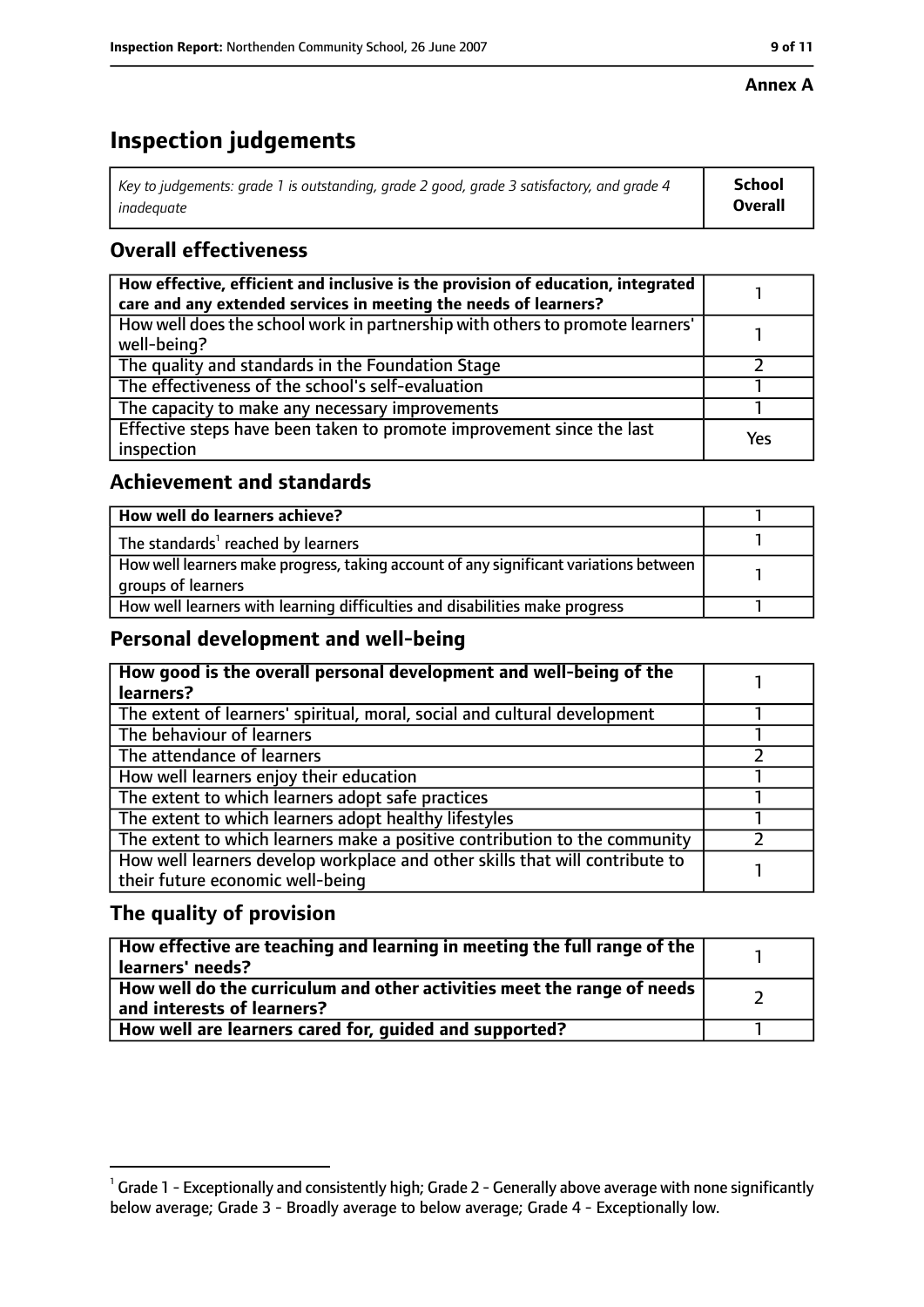# **Leadership and management**

| How effective are leadership and management in raising achievement<br>and supporting all learners?                                              |           |
|-------------------------------------------------------------------------------------------------------------------------------------------------|-----------|
| How effectively leaders and managers at all levels set clear direction leading<br>to improvement and promote high quality of care and education |           |
| How effectively performance is monitored, evaluated and improved to meet<br>challenging targets                                                 |           |
| How well equality of opportunity is promoted and discrimination tackled so<br>that all learners achieve as well as they can                     |           |
| How effectively and efficiently resources, including staff, are deployed to<br>achieve value for money                                          |           |
| The extent to which governors and other supervisory boards discharge their<br>responsibilities                                                  |           |
| Do procedures for safeguarding learners meet current government<br>requirements?                                                                | Yes       |
| Does this school require special measures?                                                                                                      | <b>No</b> |
| Does this school require a notice to improve?                                                                                                   | No        |